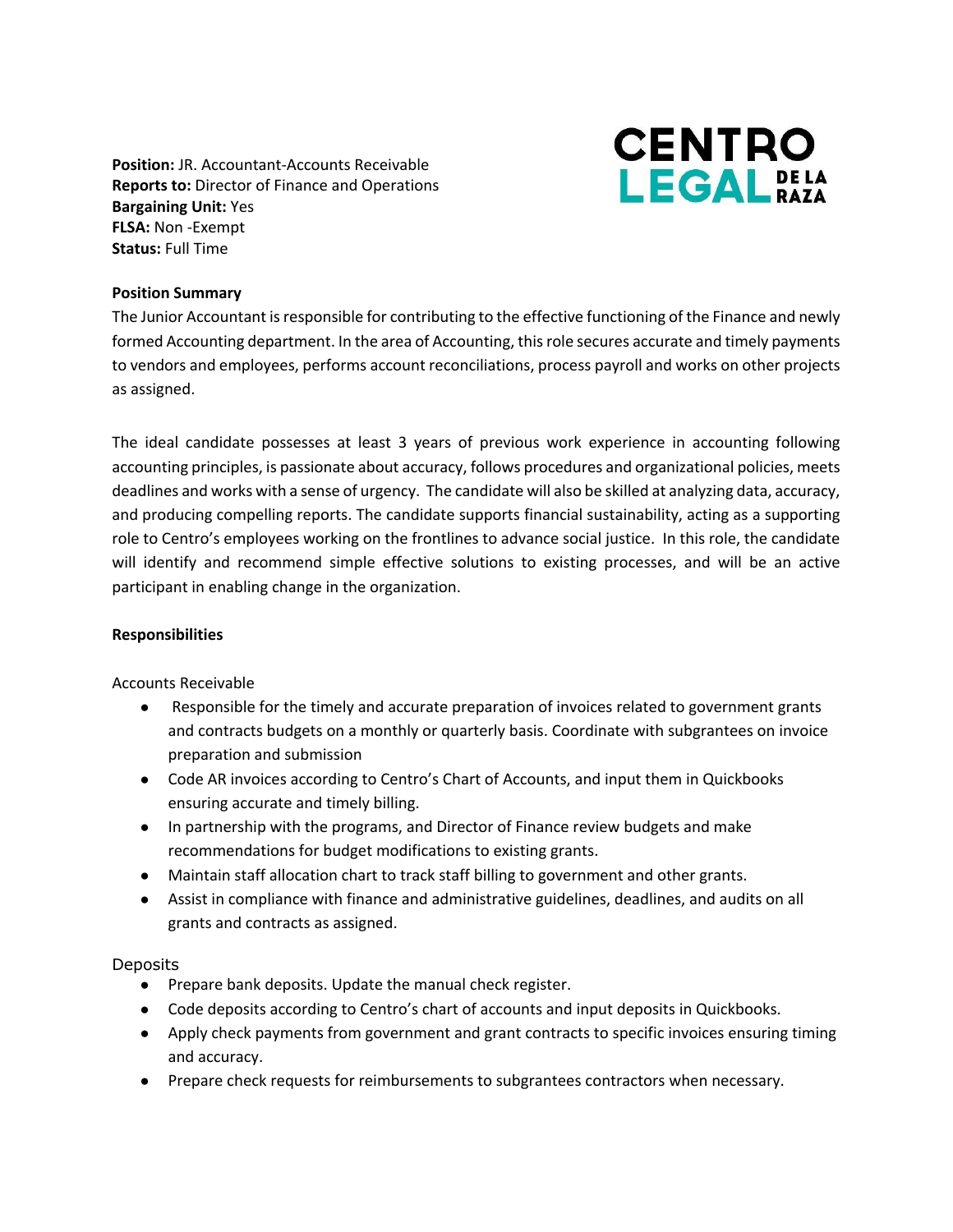Accounts Receivable

- Review accounts receivable aging and pursue collection on accounts receivables when necessary, ensuring that invoices do not remain unpaid for more than 60 days.
- Meet with the Director of Finance on a monthly basis to review AR ageing report and make recommendations if further actions are necessary.

## General Ledger

- Prepare bank reconciliations.
- Assists with end of the month procedures.
- Prepare Payroll Journal Entry
- Assist with other GL tasks as needed

# **Other**

- Assist with all audit inquiries, copies, etc.
- Perform additional duties as assigned
- Assist as a backup to Payroll processing

# **Qualifications**

The applicant must profoundly share Centro Legal's mission and vision of racial, economic and social justice. Qualifications include:

- Minimum of three years of experience in Accounting, including financial reporting and billing and/or payable functions. Experience in payroll desirable
- Understanding of generally accepted Accounting principles
- Excellent communication skills, both verbal and written
- Ability to Interact effectively with a broad range of colleagues and stakeholders
- Self-starter and open minded, takes initiative to improve processes, actively seeking new ways of working
- Attention to detail and excellent time-management skills to deal with changing priorities
- Ability to work independently as well as within a team
- Demonstrate initiative, quantitative analytical, and problem-solving skills
- Able to prioritize tasks and meet deadlines in a fast-paced environment
- Demonstrates leadership skills and enthusiasm for learning
- Able to be entrusted with sensitive information

Other Skills Required

- Minimum AA degree or higher in Accounting or Business Administration
- Proficiency in MS Excel and Word, G-Suite
- Strong computer skills; proficient or advanced skills in Microsoft Suite, QuickBooks, familiarity with database applications (Salesforce) and Payroll systems, ADP, Paychex or other Time Management system

### **Compensation**